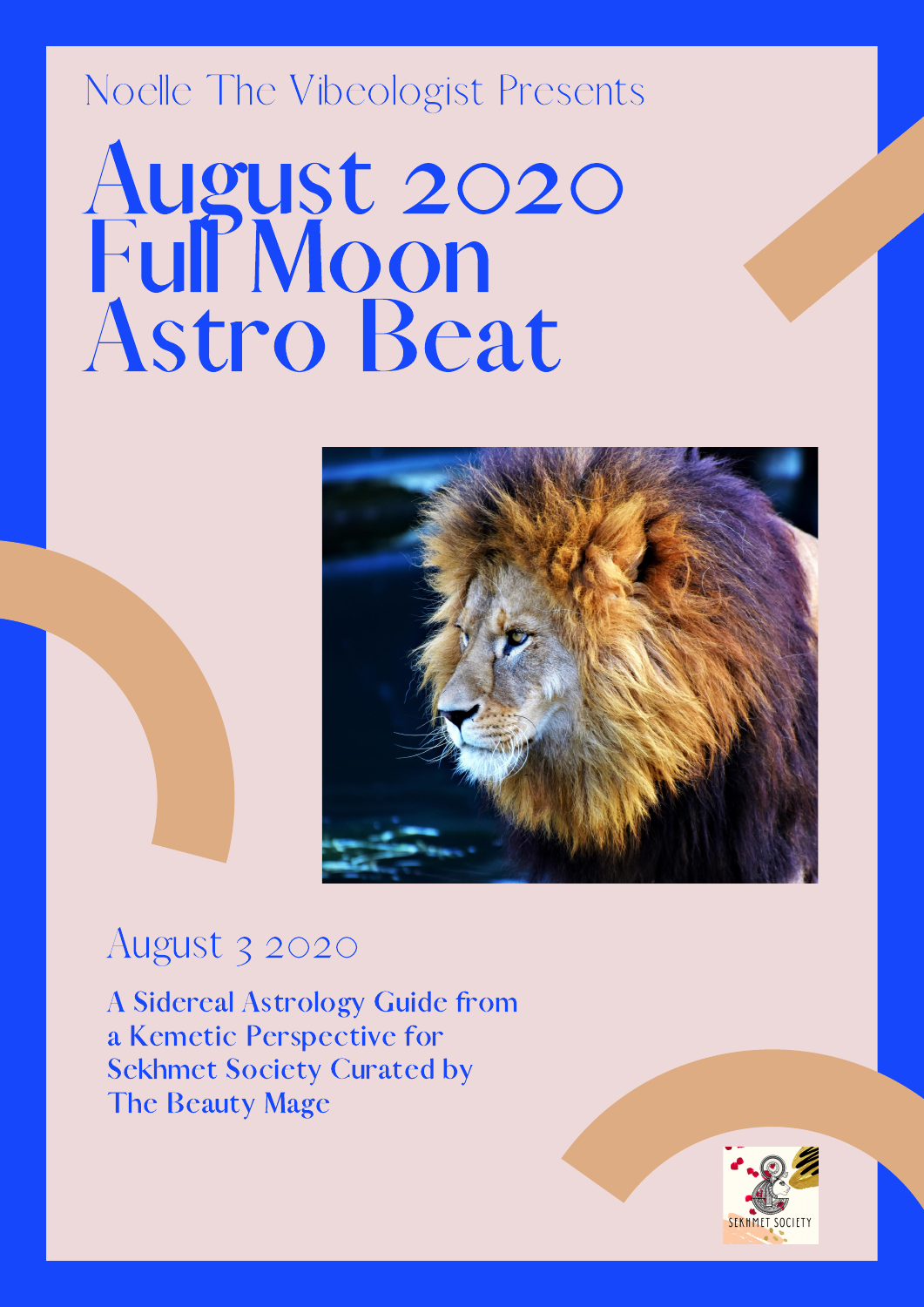## Lion's Gate

August 3, 2020 marks a Full Moon, but that is not the only event happening in the sky!<br>The general portion of this horoscope will go over the vibes of this particular lunatio<br>and some other relevant transits. We'll also co The general portion of this horoscope will go over the vibes of this particular lunation<br>and some other relevant transits. We'll also cover the Lions Gate Portal and a bit of<br>includes information about not only the transit and some other relevant transits. We'll also cover the Lions Gate Portal and a bit of some other relevant transits. We'll also cover the Lions Gate Portal and a bit of<br>edde history to put it all into context. The custom portion, available to order,<br>closis information about not only the transit position of t Kemetic history to put it all into context. The custom portion, available to order,<br>includes information about not only the transit position of the Moon relative to you-<br>birth chart, but also the natal and transit placemen includes information about not only the transit position of the Moon relative to your<br>birth chart, but also the natal and transit placements of the Sun and Saturn. Please ne<br>everything in this horoscope was calculated usin

- 
- 

birth chart, but also the natal and transit placements of the Sun and Saturn. Please note:<br>everything in this horoscope was calculated using the sidereal astrology system, and<br>everything in this horoscope was calculated of everything in this horoscope was calculated using the sidereal astrology system, and<br>except when noted, using the local time for Phoenix, Arizona. Let's get into it!<br>State of the You-niverse: Dude, Where's My Planet?<br>Of Th except when noted, using the local time for Phoenix, Arizona. Let's get into it!<br>
State of the You-niverse: Dude, Where's My Planet?<br>
The Sun is at 170 Cancer and will move into Leo on August 15.<br>
The Moon is full at 17 de State of the You-niverse: Dude, Where's My Planet?<br>
• The Sun is at 170 Cancer and will move into Leo of The Moon is full at 17 degrees Capricorn. It will be  $\bullet$ <br>
• Mercury is at 3 degrees Cancer and will move into  $\bullet$  • The Sun is at 170 Cancer and will move into Leo on August 15.<br>
• The Moon is full at 17 degrees Capricorn. It will be in this sign<br>
• Mercury is at 3 degrees Cancer and will move into Leo on Augustaris at 25 degrees Gem • The Moon is full at 17 degrees Capricorn. It will be in this sign until the morning of August 4.<br>
• Mercury is at 3 degrees Cancer and will move into Leo on August 16.<br>
• Venus is at 2 degrees Camin and will move into A **Algebra 19 m fr O St O O It O w O O th O Algebra 1** ● Mercury is at 3 degrees Cancer and will move into Leo on August 16.<br>
● Venus is at 23 degrees Gemini and will move into Cancer on August 3:<br>
● Mars is at 25 degrees Pisces and will move into Aries on August 14. It<br>
sta ● Venus is at 2 degrees Gemini and will move into Cancer on August 30.<br>
● Mars is at 25 degrees Pisces and will move into Aries on August 14. Its<br>
starts on September 9 and we are already in the pre-shadow of it.<br>
• Jupi ● Mars is at 25 degrees Pisces and will move into Aries on August 14. Its retrograde period<br>starts on September 9 and we are already in the pre-shadow of it.<br>
● Lupiter is at 25 degrees Sagittarius and in a retrograde pe starts on September 9 and we are already in the pre-shadow of it.<br>
• Jupiter is at 25 degrees Sagittarius and in a retrograde period th<br>
middle of September. It will be in Sagittarius until November 20 and<br>
from late Nove ● Jupiter is at 25 degrees Sagittarius and in a retrograde period that will last until the middle of September. It will be in Sagittarius until November 20 and then in Capricorn from late November to early April.<br>
● Satu

middle of September. It will be in Sagittarius until November 20 and then in Capricorn again<br>from late November to early April.<br>
• Saturn is at 3 degrees Capricorn and also in a retrograde period through the end of<br>Septem from late November to early April.<br>
• Saturn is at 3 degrees Capricorr<br>
September. It will be in this sign ur<br>
• Uranus is at 16 degrees Aries an<br>
• Neptune is at 26 degrees Aquari<br>
It is currently in a retrograde peric<br>
• ● Saturn is at 3 degrees Capricorn and also in a retrograde period through the end of<br>
September. It will be in this sign until 2022.<br>
● Uranus is at 16 degrees Aries and will be in this sign until 2025.<br>
● Neptune is a September. It will be in this sign until 2022.<br>
• Uranus is at 16 degrees Aries and will be<br>
• Neptune is at 26 degrees Aquarius, wher<br>
It is currently in a retrograde period that si<br>
• Pluto is at 29 degrees Sagittarius, ● Uranus is at 16 degrees Aries and will be in this sign until 2025.<br>
● Neptune is at 26 degrees Aquarius, where it has been since 20<br>
tis currently in a retrograde period that started in late June and<br>
● Pluto is at 29 ● Neptune is at 26 degrees Aquarius, where it has been since 2008 and will be in until 2022.<br>
It is currently in a retrograde period that started in late June and will end in November. It<br>
will go back to Capricorn on Jul It is currently in a retrograde period that started in late June and will end in November.<br>
• Pluto is at 29 degrees Sagittarius, in a retrograde period that will last until October.<br>
• Will go back to Capricoron on July 2

● Pluto is at 29 degrees Sagittarius, in a retrograde period that will last until October. It will go back to Capricorn on July 28 and will be in this sign until January 2040.<br>
● Mercury is conjunct Vesta in Cancer from will go back to Capricorn on July 28 and will be in this sign until January 2040.<br>
• Mercury is conjunct Vesta in Cancer from July 24 to August 9 and exact<sup>\*</sup> c<br>
• Neptune is conjunct the Part of Fortune in Aquarius on Au ● Mercury is conjunct Vesta in Cancer from July 24 to August 9 and exact\* on August 2.<br>
● Neptune is conjunct the Part of Fortune in Aquarius on August 3. Oppositions (show m<br>
→ The Cancer Sun is opposite the Capricorn M

● Neptune is conjunct the Part of Fortune in Aquarius on August 3. Oppositions (show me<br>
the other sidel)<br>
• The Cancer Sun is opposite the Capricorn Moon (it's a full moon!) from August 2 to<br>
August 4 and exact on Augus the other side!)<br>
• The Cancer<br>
August 4 and ey<br>
• Mercury in C<br>
August 3.<br>
• Saturn in Ca<sub>l</sub><br>
August 5. Squar<br>
• Cancer Sun i<br>
• The Moon in<br>
• Mars in Pisce<br>
August 4.<br>
• Pallas in Sagi<br>
2. Sextiles (let 1<br>
• Jupiter in ● The Cancer Sun is opposite the Capricorn Moon (it's a full moon!) from August 2 to August 4 and exact on August 3.<br>
August 4 and exact on August 5.<br>
● Mercury in Cancer is opposite Saturn in Capricorn from July 28 to Au August 4 and exact on August 3.<br>
• Mercury in Cancer is opposit<br>
August 3.<br>
• Saturn in Capricorn is opposit<br>
August 5. Squares (Let's fight!)<br>
• Cancer Sun is square Uranus .<br>
• The Moon in Capricorn is squ<br>
• Mars in Pi ● Mercury in Cancer is opposite Saturn in Capricorn from July 28 to August 8 and exact on August 3.<br>
August 3. Squares (Let's fight!)<br>
● Saturn in Capricorn is opposite Vesta in Cancer from July 16 to August 25 and exact August 3.<br>
● Saturr<br>August 5.<br>
● Cance<br>
● The Mars i<br>August 4<br>
● Pallas<br>
2. Sextik<br>
● Jupiter<br>
year and<br>
● Uranuand exac ● Saturn in Capricorn is opposite Vesta in Cancer from July 16 to August 25 and exact on August 3. Squares (Let's fight!)<br>August 5. Squares (Let's fight!)<br>● Cancer Sun is square Uranus Aries from July 25 to August 2 and 3 August 5. Squares (Let's fight!)<br>
• Cancer Sun is square Uranus<br>
• The Moon in Capricorn is sexed Mars in Pisces squares Jupit<br>
August 4.<br>
• Pallas in Sagittarius is square<br>
2. Sextiles (let the talent shine<br>
• Jupiter in • Cancer Sun is square Uranus Aries from July 25 to August 9 and exact on August 2.<br>
• The Moon in Capricorn is square Uranus in Aries on August 2 and 3.<br>
• Mars in Pisces squares Jupiter in Sagittarius from July 23 to Au ● The Moon in Capricorn is square Uranus in Aries on August 2 and 3.<br>● Mars in Pisces squares Jupiter in Sagittarius from July 23 to August 2<br>August 4.<br>● Pallas in Sagittarius is square Juno in Virgo from July 19 to Augus ● Mars in Pisces squares Jupiter in Sagittarius from July 23 to August 20 and exact on August 4.<br>
● Pallas in Sagittarius is square Juno in Virgo from July 19 to August 19 and exact on Au<br>
2. Sextiles (let the talent shi August 4.<br>
• Pallas i<br>
• Pallas i<br>
• Jupiter<br>
year and<br>
• Uranus<br>
and exact<br>
and exact ● Pallas in Sagittarius is square Juno in Virgo from July 19 to August 19 and exact on August 2. Sextiles (let the talent shine)<br>
● Jupiter in Sagittarius is sextile Neptune in Aquarius from late May to late November this 2. Sextiles (let the talent shine)<br>
• Jupiter in Sagittarius is sextily year and exact on July 27 and C<br>
• Uranus in Aries is sextile Cer and exact on May 26 and Augustand exact on May 26 and Augustand

• Jupiter in Sagittarius is sextile Neptune in Aquarius from late May to late November this year and exact on July 27 and October 12.<br>• Uranus in Aries is sextile Ceres in Aquarius from late April to early September this year and exact on July 27 and October 12.<br>
• Uranus in Aries is sextile Ceres in Aqua<br>
and exact on May 26 and August 3.<br>
• The May 26 and August 3. ● Uranus in Aries is sextile Ceres in Aquarius from late April to early September this year and exact on May 26 and August 3. and exact on May 26 and August 3.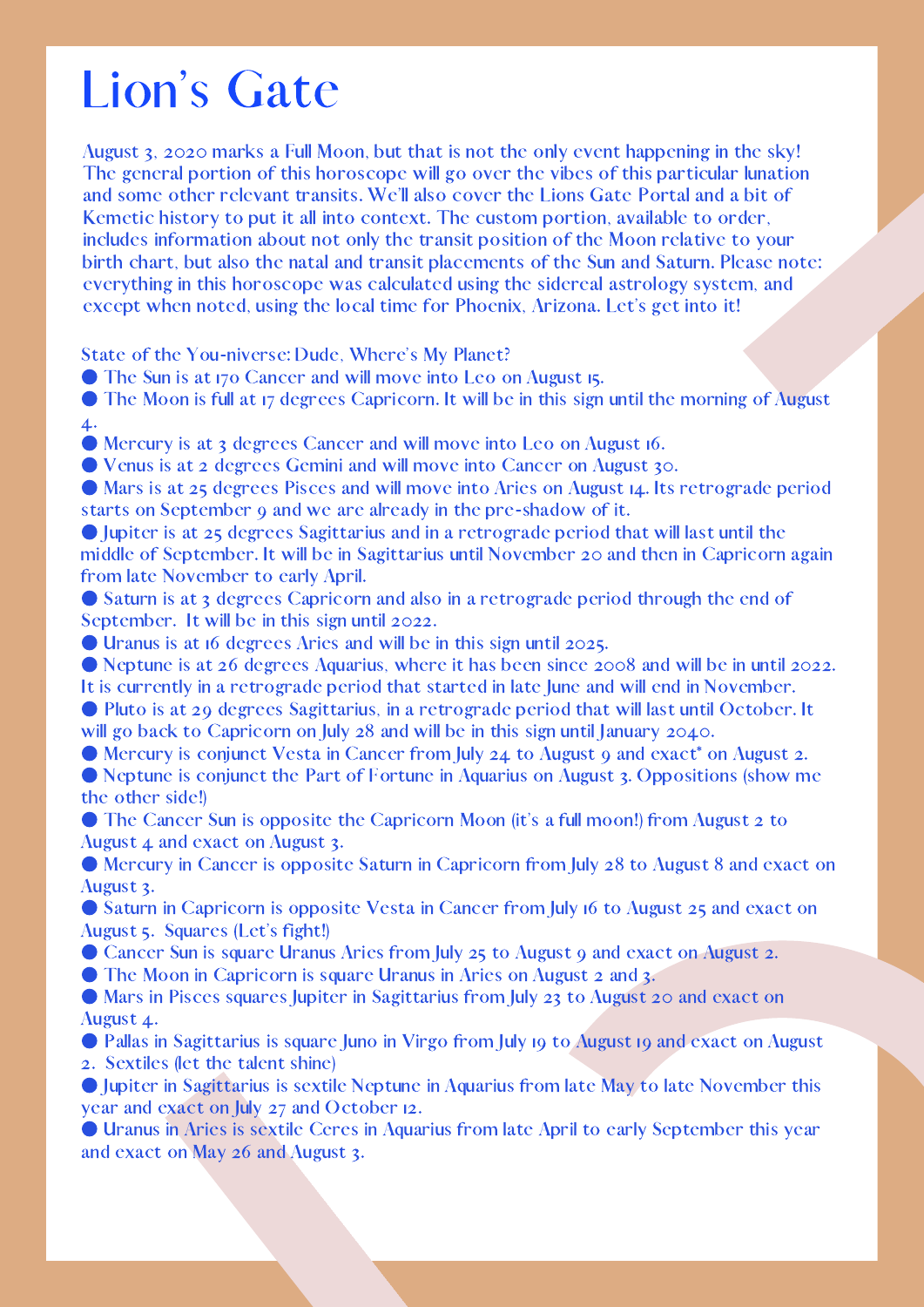Okay so that's a lot of astro information! But these are the technical terms that inform the horoscope breakdown. We use symbols to derive meaning from the placements: the key is dive dep with the symbols to get the most m horoscope breakdown. We use symbols to derive meaning from the placements; the key is to dive deep with the symbols to get the most meaning. Let's break down some of the symbolism for the transits listed above.<br>First, ther

dive deep with the symbols to get the most meaning. Let's break down some of the symbolism<br>for the transits listed above.<br>First, there is the full moon, known astrologically as Sun opposite Moon. An opposition is the<br>aspec for the transits listed above.<br>First, there is the full moon,<br>aspect made when planets are<br>placement highlights the differentially riding the alignment wave, the<br>conscious of planetary and it<br>producing some kind of notic<br>r First, there is the full moon, known astrologically as Sun opposite Moon. An opposition is the aspect mate when planets are isso from one another, in opposite isages in the zodiac. This placement highlights the differences aspect made when planets are 1800 from one another, in opposite signs on the zodiac. This placement highlights the differences between the planets, signs, and houses involved. For the planetary and intuitive forces of ten placement highlights the differences between the planets, signs, and houses involved. For these relayer indig the alignment wave, the experience is one of excited observation, usually. Those less<br>conscious of planetary and riding the alignment wave, the experience is one of excited observation, usually. Those less<br>consideous of planetary and intuitive forces offern experience opposition transits as difficult<br>producing some kind of noticeable conscious of planetary and intuitive forces often experience opposition transits as difficult and<br>producing some kind of noticeable striffe or even an incident. The light from the moon, a<br>creflection of the sum's rays, is producing some kind of noticeable strife or even an incident. The light from the moon, a<br>reflection of the sun's rays, is beaming down on you and activating alsorts of shit. What<br>up must come down and all that shit coming reflection of the sun's rays, is beaming down on you and activating all sorts of shit. What goes<br>up must come down and all that shit coming up has to go somewhere!<br>This Full Moon features the signs Cancer and Capricorn, wh up must come down and all that shit coming up has to go somewhere!<br>
This Full Moon features the signs Cancer and Capricorn, where the St<br>
respectively. They are both cardinal signs (taking action!) associated v<br>
(important This Full Moon features the signs Cancer and Capricorn, where the Sun and Moon are, respectively, They are both cardial signs (taking action) associated with angular house (important life shit), but Cancer is a water sign respectively. They are both cardinal signs (taking action!) associated with angular houses (important life shit!), but Cancer is a water sign ruled by staurn. Interestingly enough, they both have misunderstood symbols. The (important life shit!), but Cancer is a water sign ruled by the Moon while Capricorn is an carth<br>sign ruled by Saturn. Interestingly crough, they both have misualerstood symbols. The symbo<br>for Cancer looks like the number

sign ruled by Saturn. Interestingly enough, they both have misunderstood symbols. The symbol<br>or Cancer looks like the number ' og' but is meant to represent the claws of its ainial, the<br>crab. In alchemy symbolism, the ' cl for Cancer looks like the number ' 69" but is meant to represent the claws of its animal, the crab<br>and a crescent, which represents the 'claws' are ceah made of a circle, which represents spirit.<br>and a crescent, which repr crab. In alchemy symbolism, the "claws" are each made of a circle, which represents spirit,<br>and a crescent, which represents the soul. The symbol for Capirorn looks like the letter N<br>with a little loop-de-loop at the end. and a crescent, which represents the soul. The symbol for Capricorn looks like the letter N with a little loop-de-loop at the end, It is meant to represent the sea goat - a creature with a fishy back part! (Note: these are with a little loop-de-loop at the end. It is meant to represent the sea goat - a creature with a goat's top haf and fishy back haff. You think you know a Capricorn... but you don't know about that fishy back part! (Note: t goat's top half and fishy back half. You think you know a Capricorn... but you don't know about<br>that fishy back part (Note: these are also the tropical Aquarians who are 'so weird.' Turns<br>out, it's just the sea part of the One way to understand the relationship between Cancer and Capricorn is to consider the

that fishy back part! (Note: these are also the tropical Aquarians who are "so weird." Turns<br>out, it's just the sea part of their goat).<br>One way to understand the relationship between Cancer and Capricorn is to consider th out, it's just the sea part of their goat).<br>One way to understand the relationship<br>' Moon-Saturn dialectic' in which the p<br>purposeful way that engenders growth<br>his book Planetary Forces, Alchemy, an<br>fleeting emotions throu way to understand the relationship between Cancer and Capricorn is to consider the on-Satrın dialectic<sup>3</sup> in which the planetary themes are opposite one another. but in a so-costul way that engenders growth. Carl Sagan lis " Moon-Saturn dialectic" in which the planetary themes are opposite one another, but in a purposeful way that engenders growth. Carl Sagan lists sone of the elements of this dialecting emotions through the Moon's quick tra purposeful way that engenders growth. Carl Sagan lists some of the elements of this dialectic in his book Planetary Forces. Alcheny, and Healing. One example is how we experience relatively flecting emotions through the Mo his book Planetary Forces, Alchemy, and Healing. One example is how we experience relatively flecting emotions through the Moon's squasities but we get long-standing, stable, and<br>durable experiences through Saturn's length flecting emotions through the Moon's quick transits but we get long-standing, stable, and durable experiences through Saturn's lengthy transits. Other examples: the Moon is associated with babies and chidren while Saturn i durable experiences through Saturn's lengthy transits. Other examples: the Moon is associated while babies and children while Saturn is associated with the elderly: the Moon has messy vibes while Saturn is neat and clear. with babies and children while Saturn is associated with the elderly; the Moon has messy vibes<br>while Saturn is neat and clean; the Moon is about surrender and Saturn is about resistance.<br>The Full Moon is always an oppositi while Saturn is neat and clean; the Moon is about surrender and Saturn is about resistance.<br>The Full Moon is always an opposition transit, but with the luminaries in signs with a know<br>dialectical relationship, this particu The Full Moon is always an opposition transit, but with the luminaries in signs with a known dialectrical relationship, this particular lunation features some lovely alignment and opportuny align deciral relationship, this dialectical relationship, this particular lunation features some lovely alignment and opportunities for growth through realization. The home and the public domain are being put up against one and the public some and the ex for growth through realization. The home and the public domain are being put up against one<br>another. You can face some shit! It's like you've been trying to clean out the closet and now<br>the light is on so you can see what another. You can face some shit! It's like you've been trying to clean out the closet and now<br>the light is on so you can see what needs to be done. This doesn't mean you want to do it, but<br>at least you can see now. Astrolo the light is on so you can see what needs to be done. This doesn't mean you want to do it, but at least you can see now. Astrologer Jason Fleming provides a wonderful set of questions to heoristor when looking at oppositio at least you can see now. Astrologer Jason Fleming provides a wonderful set of questions to consider when looking at oppositions in the natal chart, and I think they apply here as well: "<br>you feel like you're struggling wi consider when looking at oppositions in the natal chart, and I think they apply here as well: "If<br>you feel like you're struggling with them, ask yourself what the universe is seeking to illuminat<br>or bring into your awarene you feel like you're struggling with them, ask yourself what the universe is seeking to illuminate or bring into your awareness. Is there something that you refuse to accept? Are you receiving repeated and similar observat or bring into your awareness. Is there something that you refuse to accept? Are you receiving<br>repeated and similar observations from those outside of you which merit consideration? (<br>Source). Take these questions with you repeated and similar observations from those outside of you which merit consideration?" (Source). Take these questions with you as you consider the other celestial bodies that are opposition to one another in these signs, Source). Take these questions with you as you consider the other celestial bodies that are in opposition to one another in these signs, and what that might mean for you. opposition to one another in these signs, and what that might mean for you.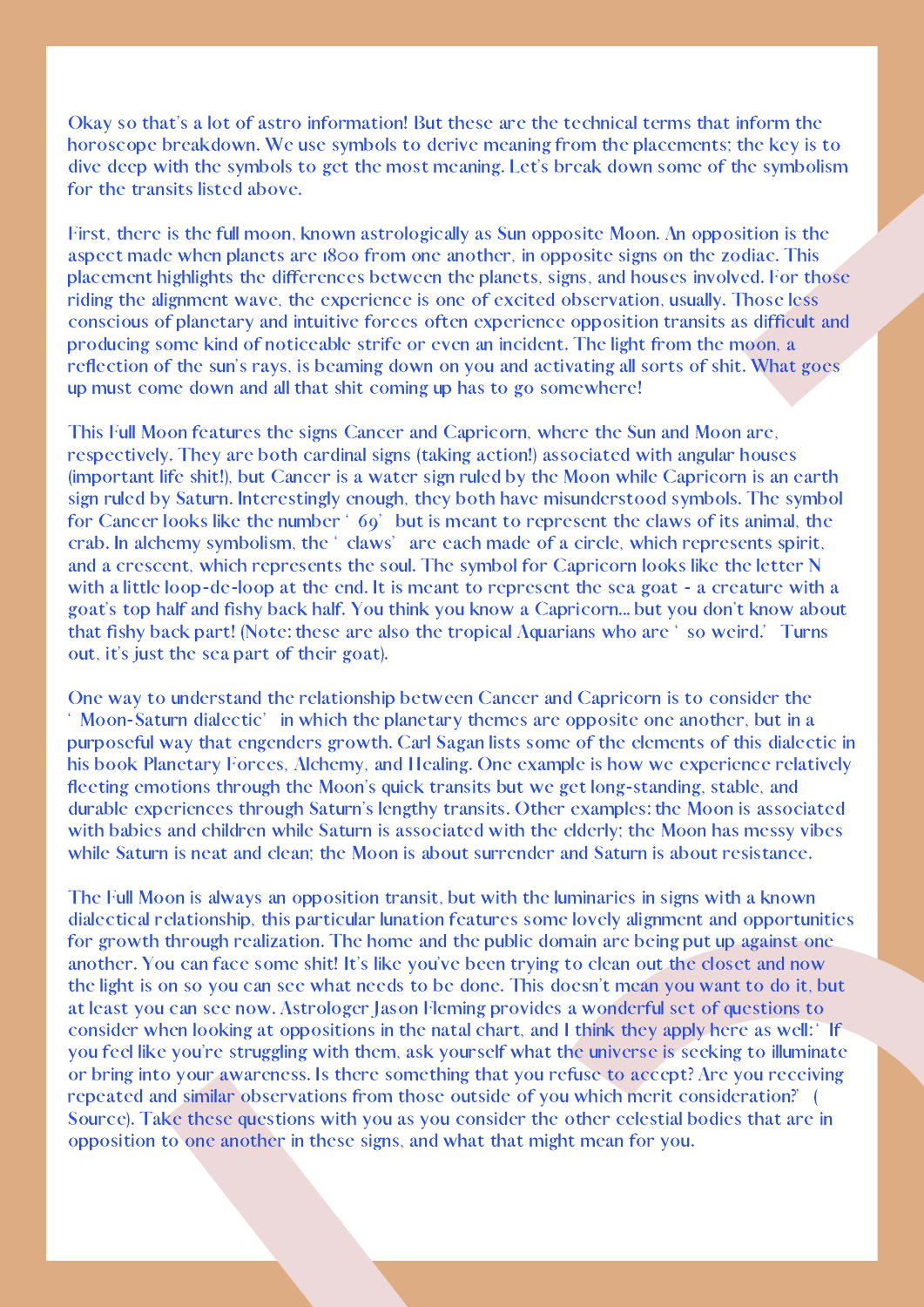Some placements to consider specifically are the Mercury/Vesta opposition to Saturn. Right

placements to consider specifically are the Mercury/Vesta opposition to Saturn. Right<br>dercury and Vesta are conjunct in Cancer. Our thoughts and our inner motivation are<br>cach other and in turn being fueled by our emotions now, Mercury and Vesta are conjunct in Cancer. Our thoughts and our inner motivation are fucling each other and in turn being fueled by our emotions and our subconscious (including each other after a feature of those place fueling each other and in turn being fueled by our emotions and our subconscious (including our<br>family issues). Being ' conjunct' means they are right on top of one another, which gives their<br>thence some extra juice. In th family issues). Being " conjunct" means they are right on top of one another, which gives their themes some extra juice. In the meantime, we have Saturn in Capircorn, opposite both of the state those placements. Structure, themes some extra juice. In the meantime, we have Saturn in Capricorn, opposite both of<br>these placements. Structure, boundaries and limitations are all being forced into the spoti<br>of the like we're having a final exam in S those placements. Structure, boundaries and limitations are all being forced into the spotlight.<br>The like we're having a final exam in Serious Business on the same day we scheduled our<br>monthly ery.<br>There are other ways we It's like we're having a final exam in Serious Business on the same day we scheduled our<br>monthly ery.<br>There are other ways we are seeing the Cancer and Capricorn energies up against eat<br>Consider the way this opposition pla monthly cry.<br>There are of<br>Consider the<br>Aries. The et<br>planet, Uranus in Ari<br>families and et<br>support and<br>'WHAT AB<br>baby symbol<br>its needs are<br>called bad be<br>These are ju<br>collective rig<br>bodies in you<br>transits. The<br>the transits. There are other ways we are seeing the Cancer and Capricorn energies up against cach other.<br>Consider the way this opposition plays out when we add the vibes of another eardinal sign.<br>Christen: The mental symple is coming t Consider the way this opposition plays out when we add the vibes of another cardinal sign<br>Aries. The energy of this Mars-ruled sign is coming to us through the violently funky outer<br>Diplanet. Uranus Technically speaking, t Aries. The energy of this Mars-ruled sign is coming to us through the violently funky outer<br>planet. Uranus Technically speaking, the Cancer Sun and the Capitoorn Moon are both squ<br>Ulranus in Aries. So we're going through i planet, Uranus. Technically speaking, the Cancer Sun and the Capricorn Moon are both spaar<br>Uranus in Aries. So we're going through it trying to figure out how to best show up for our<br>families and our carcers, for our emoti

Uranus in Aries. So we're going through it trying to figure out how to best show up for our support and our careers, for our emotions and our reputations, trying to be a source of<br>support and also leave a legacy in society families and our careers, for our emotions and our reputations, trying to be a source of<br>support and also leave a legacy in society. And then here comes Uranus in Aries all mad i<br>in WHAT ABOUT ME? There is a more basic you support and also leave a legacy in society. And then here comes Uranus in Aries all mad like<br>
"WHAT ABOUT ME?" Tree is a more basic you, a primordial you, understood through that best yous symbolism of Aries, that is also " WHAT ABOUT ME?!" There is a more basic you, a primordial you, understood through the bably symbolism of Aries, that is also calling for your attention. So don't forget about that bably symbolism of Aries, that is also ca baby symbolism of Aries, that is also calling for your attention. So don't forget about that baby;<br>its needs are relatively simple but often go unaddressed, leading to potential outbursts and so-<br>called bad behavior.<br>These its needs are relatively simple but often go unaddressed, leading to potential outbursts and so-<br>called bad behavior.<br>These are just a few of explanations possible for the transits we are experiencing as a<br>collective right called bad behavior.<br>These are just a fev<br>collective right now<br>bodies in your natal<br>transits. The custon<br>the transit positions<br>planets to your nata<br>reason to celebrate<br>Lions Gate Portal<br>Besides the Moon a<br>ancestral and ast

These are just a few of explanations possible for the transits we are experiencing as a collective right now. Of course, each one of these planets may be making an aspect to transits. The custom portion of the August Full collective right now. Of course, each one of these planets may be making an aspect to celestial<br>bodies in your natal chart, which accounts for our differentiated experience of astrological<br>transits. The custom portion of t bodies in your natal chart, which accounts for our differentiated experience of astrological<br>transits. The custom portion of the August Full Moon horoscope, available for order, provide<br>the transit positions of the Sun, Mo transits. The custom portion of the August Full Moon horoscope, available for order, provides<br>the transit positions of the Sun, Moon, and Saturn, along with the major aspects made by these<br>planets to your natal chart. This the transit positions of the Sun, Moon, and Saturn, along with the major aspects made by these planets to your natal chart. This time around I also take a look at Sirius, the fixed star and planets to year reason to eclebr

planets to your natal chart. This time around I also take a look at Sirius, the fixed star and<br>reason to celebrate in August with the Kemetic New year described next.<br>Lions Gate Portal<br>Besides the Moon and her showdown wit reason to celebrate in August with the Kemetic New year described next.<br>Lions Gate Portal<br>Besides the Moon and her showdown with Daddy Saturn, we are ramping<br>ancestral and astronomical celebration with the Lions Gate Porta Lions Gate Portal<br>Besides the Moon<br>ancestral and astr<br>phenomenon, we'l<br>some of the Afric<br>information in this<br>Consciousness: Me<br>want your mind bl<br>First, what is the<br>what's called the '<br>can see a star in t<br>part is in referen Besides the Moon and her showdown with Daddy Saturn, we are ramping up for a moment of ancestral and astronomical eclebration with the Lions Gate Portal, To better understand this promorenon, we'll need to discuss the star ancestral and astronomical celebration with the Lions Gate Portal. To better understand this phenomenon, we'll need to discuss the star Sirius. This will lead us to review the worldiviews come of the African peoples who tr phenomenon, we'll need to discuss the star Sirius. This will lead us to review the worldviews of<br>some of the African peoples who tracked and worshipped this star a long time ago. A lot of the<br>information in this horoscope some of the African peoples who tracked and worshipped this star a long time ago. A lot of the information in this horoscope comes from Dr. Edward Bruee Bynum's book Dark Light Consciousness: Melanin, Sepent Power, and the information in this horoscope comes from Dr. Edward Bruce Bynum's book Dark Light<br>Consciousness: Melanin, Serpent Power, and the Luminous Matrix of Reality (pick it up i<br>vant your mind blown).<br>First, what is the Lions Gate Consciousness: Melanin, Serpent Power, and the Luminous Matrix of Reality (pick it up if you want your mind blown).<br>
First, what is the Lions Gate Portal? It is the period of time on Farth corresponding with what's called want your mind blown).<br>First, what is the Lions<br>what's called the ' helia<br>can see a star in the sk<br>part is in reference to <sup>1</sup><br>ancient Egypt, the helia<br>always preceded the fle<br>phenomenon that fertil<br>in July back then but i First, what is the Lions Gate Portal? It is the period of time on Earth corresponding with what's called the ' heliacal rising' of the star Sirius. This is the astronomical term for wh can see a star in the sky for the fir what's called the "heliacal rising" of the star Sirius. This is the astronomical term for when you can see a star in the sky for the first time after not being able to see it for a while. The "heli--part is in reference to can see a star in the sky for the first time after not being able to see it for a while. The 'helisee a star in the sky for the first time after not being able to see it for a while. The "heli--<br>is in reference to the sun, helios, because the rising star can be seen close to the Sun. In<br>ent Egypt, the heliacal rising o part is in reference to the sun, helios, because the rising star can be seen close to the Sun. In ancient Egypt, the heliacal rising of the star Sirius was important and eclebrated because it always preceded the flooding o ancient Egypt, the heliacal rising of the star Sirius was important and celebrated because it<br>always preceded the flooding of the Nile, which was an abundance-generating natural<br>phenomenon that fertilized the area. The Egy always preceded the flooding of the Nile, which was an abundance-generating natural<br>phenomenon that fertilized the area. The Egyptians made their new year this date, w<br>in July back then but in August now (Source). phenomenon that fertilized the area. The Egyptians made their new year this date, which was<br>in July back then but in August now (Source). in July back then but in August now (Source).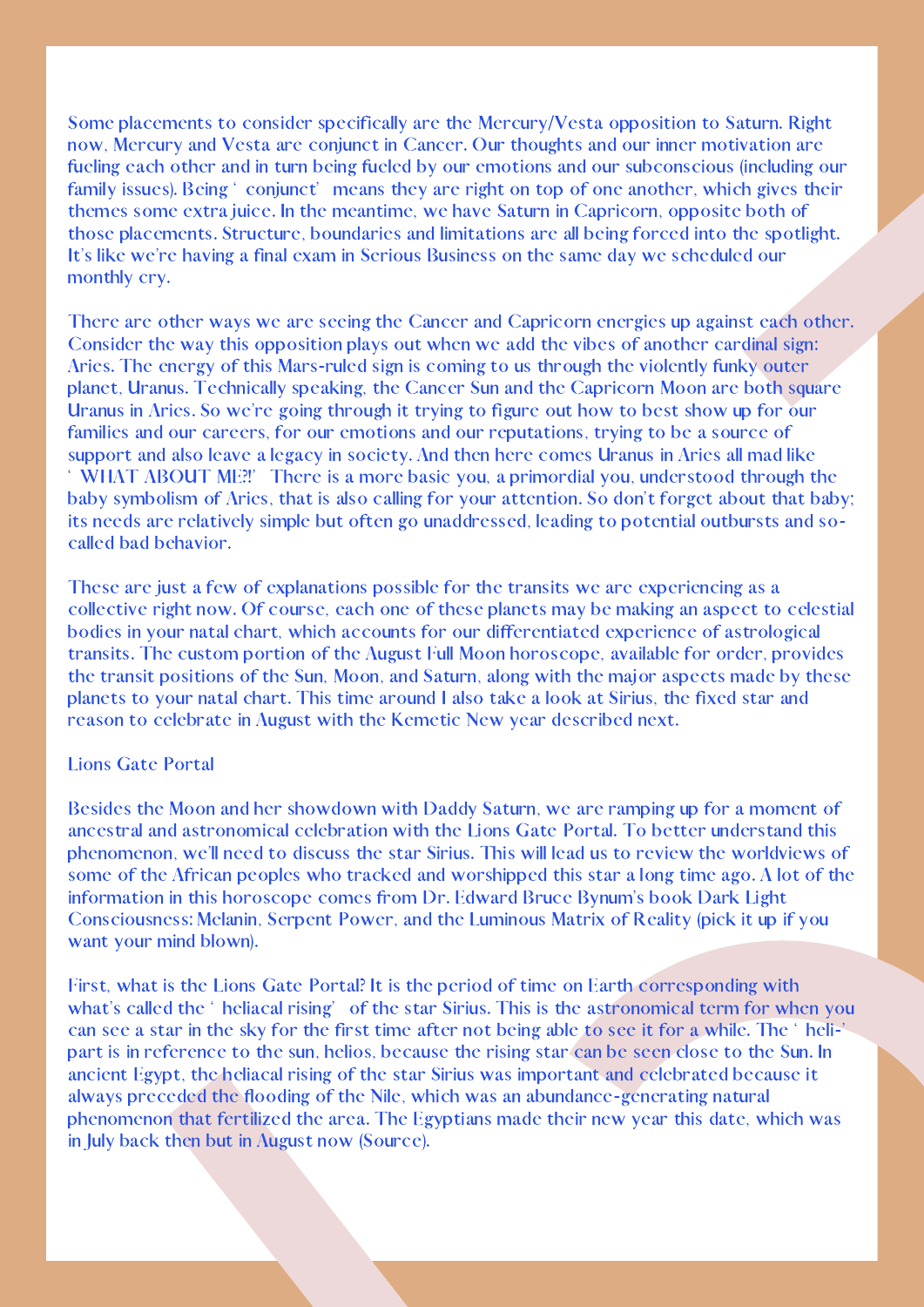However, looking at the Lions Gate as just a celebration of floods for farming kind of misses a<br>bigger opportunity: the potential at aiament of higher levels of consciousness, knowledge, and<br>spirit travel through the stars bigger opportunity: the potential attainment of higher levels of consciousness, knowledge, and spirit travel through the stars. This is the belief of the people we refer to as the 'ancient Exportisms'. We really mean to ca spirit travel through the stars. This is the belief of the people we refer to as the 'ancient<br>Egyptians.' We really mean to call them our Kemette ancestors: 'the indigenous African<br>Epeoples who emerged from the carly cattl Egyptians." We really mean to call them our Kemetic ancestors:" the indigenous African peoples who emerged from the early cattle cultures of the them-lush Sahara around Napi Playa and other astronomical observation cities. peoples who emerged from the early cattle cultures of the then-lush Sahara around Napta<br>Playa and other astronomical observation cities... the ancestors, historically and spiritually,<br>phumankind's first definitely known ci Playa and other astronomical observation cities... the ancestors, historically and spiritually, of<br>humanikind's first definitely known civilization...those indgenous Egyptian and Nubian peoples<br>comythologies and historians humankind's first definitely known civilization...those indigenous Egyptian and Nubian peoples of<br>Africa, who ... after an eon of darkness following to the Deluge [acknowledged by various]<br>mythologies and historians], slow

Africa, who ... after an eon of darkness following to the Deluge [acknowledged by various<br>mythologies and historians]. Solwy pulled humankind back to civilization and behan to<br>member the primordial sciences of light and co mythologies and historians], slowly pulled humankind back to civilization and behan to<br>remember the primoridal sciences of light and consicusors' (Bynum, p. 12-13). There<br>unpack there: they were into cows, built cities whe remember the primordial sciences of light and consciousness' (Bynum, p. 12-13). There's a lot to umpack there: they were into cows, built cities where they could see the stars, rebuilt after a<br>flood, and carried the ancien in a specific spot in the pyramid at the exact moment the light from a specific star beams its

unpack there: they were into cows, built cities where they could see the stars, rebuilt after a flood, and carried the ancient knowledge of spirituality. It is important to note these historical populats, since the Kemetic flood, and carried the ancient knowledge of spirituality. It is important to note these historical<br>points, since the Kemteic existence was prominent and comes with a set of philosophical and<br>spiritual tenets that are still points, since the Kemetic existence was prominent and comes with a set of philosophical and<br>spiritual tenets that are still useful for their descendants.<br>In Ancient Egypt, the stars were not counted for prediction purposes spiritual tenets that are still useful for their descendants.<br>In Ancient Egypt, the stars were not counted for predict<br>placement was noted for spiritual opportunities (Houldin<br>culture and science that I feel most called to In Ancient Egypt, the stars were not counted for prediction purposes as much as their<br>placement was noted for spiritual opportunities (Houlding, p. 2). This is the aspect of K political<br>culture and science that I feel most placement was noted for spiritual opportunities (Houlding, p. 2). This is the aspect of Kemetic culture and science that I feel most called to as a descended astrologer. The pyramids of Gizand at night, these structures co culture and science that I feel most called to as a descended astrologer. The pyramids of Giza<br>were used in the daytime as institutions of learning (read about that in a older bolg post by me<br>and at night, these structures were used in the daytime as institutions of learning (read about that in a older blog post by me!)<br>And at night, these stuctures could have served as spiritual generators of sorts. Imagine laying<br>In a specific spot in the And at night, these structures could have served as spiritual generators of sorts. Imagine laying<br>In a specific spot in the pyramid at the exact moment the light from a specific star beams its<br>brightest through the purpose specific spot in the pyramid at the exact moment the light from a specific star beams its<br>thest through the purposefully-carved ventilation shafts. Pretty, right?<br>it's about more than looks. It's about stimulating the huma brightest through the purposefully-carved ventilation shafts. Pretty, right?!<br>But it's about more than looks. It's about stimulating the human body with lattain higher levels of consciousness and eventually, travel through But it's about more than looks. It's about stimulating the human body with light in order to actually, the exert stimulation higher levels of consciusuess and eventually, travel through the stars. The Kennetic over on spec attain higher levels of consciousness and eventually, travel through the stars. The Kemetic wordwiew, when you acrelo to it, will have you seeig light as its own special thing, with inversion of a fifth dimension' (Bynum,

worldview, when you ascribe to it, will have you seeing light as its own special thing, with its own special dimension' light is the medium of the sea of seen and unseen energy... not only for the sea of seen and unseen en own special dimension: "light is the medium of the sea of seen and unseen energy... not only a<br>form of energy but it is also the vibration of a fifth dimension' (Bynum, p., 76). The theory is<br>funt if we are luminous beings form of energy but it is also the vibration of a fifth dimension" (Bynum, p. 76). The theory is that" we are luminous beings whose identity is nonlocal." so when our physical form ceases the fight "the and of us: the ances that " we are luminous beings whose identity is nonlocal," so when our physical form ceases on Earth, it is not the end of us; the ancestors are just " in a different vibrational dimension of light" (p. 308). It goes to re Earth, it is not the end of us; the ancestors are just "in a different vibrational dimension of<br>light" (p, 508: 85). It goes to reason then, that babies yet to be born are in the same dimension<br>These tenets of Kemetic spir light" (p. 308; 85). It goes to reason then, that babies yet to be born are in the same dimension.<br>These tentes of Kemetic spirituality help me make sense of a saying like" we are our<br>ancestors, returned.<br>The cyc is used t These tenets of Kemetic spirituality help me make sense of a saying like "we are our<br>ancestors, returned."<br>The cyc is used to get the light to the pineal gland, which is the body part that allows<br>perceive spirit. This gla ancestors, returned.'<br>The eye is used to ge<br>perceive spirit. This<br>and interestingly eno<br>descent (Bynum, p. 117<br>rituals and routines u<br>rhythmic incantation<br>resonant at 7.8 Hz (th<br>binaural beats to me!<br>If, as Bynum states, ' The eye is used to get the light to the pineal gland, which is the body part that allows you to perceive spirit. This gland has shown to be calcified, that is, blocked, in materialist societies, and in peoples of African

perceive spirit. This gland has shown to be calcified, that is, blocked, in materialist societies, and discrettingly enough, uncalcified in some African countries and in peoples of African controlling descent (Bynum, p. 13 and interestingly enough, uncalcified in some African countries and in peoples of African<br>descent (Bynum, p. 113-115). Regardless of its current level of calcification, there are various<br>distant initials and routines used descent (Bynum, p. 113-115). Regardless of its current level of calcification, there are various<br>rituals and routines used to stimulate the pineal gland, including 's synchronized breathing.<br>Thy thrincine incantation, vari rituals and routines used to stimulate the pineal gland, including "synchronized breathing,<br>rhythmic incantation, various meditative disciplines, and the heart aorta vibration that is<br>resonant at 7.8 Hz (the Schumann reson rhythmic incantation, various meditative disciplines, and the heart aorta vibration that is<br>resonant at 7.8 Hz (the Schumann resonance)<sup>7</sup> (p. 114-115). Sounds like breathwork, rap, an<br>binaural beats to me!<br>If, as Bynum st resonant at 7.8 Hz (the Schumann resonance)" (p. 114-115). Sounds like breathwork, rap, and<br>binaural beats to me!<br>If, as Bynum states, " the history of human consciousness and spiritually is a history of our<br>fascination wi binaural beats to me!<br>If, as Bynum states, '<br>fascination with light,<br>human eye (p. 110). We<br>especially starlight tr:<br>only cutting edge but<br>would you be intentic<br>we allow our eyes to If, as Bynum states, 'the history of human consciousness and spiritually is a history of our<br>fascination with light,' then it is easy to see the power and weight behind symbolism using<br>human eye (p. 110). We can then begi fascination with light,' then it is easy to see the power and weight behind symbolism using a human eye (p. 110). We can then begin to see the eye as a scientific instrument for light tracking expecially starlight tracking human eye (p. 110). We can then begin to see the eye as a scientific instrument for light tracking, especially starlight tracking. If you had a really expensive and fancy equipment that was not only cutting edge but also t especially starlight tracking. If you had a really expensive and fancy equipment that was not<br>only cutting edge but also the best possible technology, would you use it for just anything?<br>would you be intentional about it? only cutting edge but also the best possible technology, would you use it for just anything? Or<br>would you be intentional about it? These are things to consider when choosing what material<br>we allow our eyes to consume. would you be intentional about it? These are things to consider when choosing what material we allow our eyes to consume. we allow our eyes to consume.